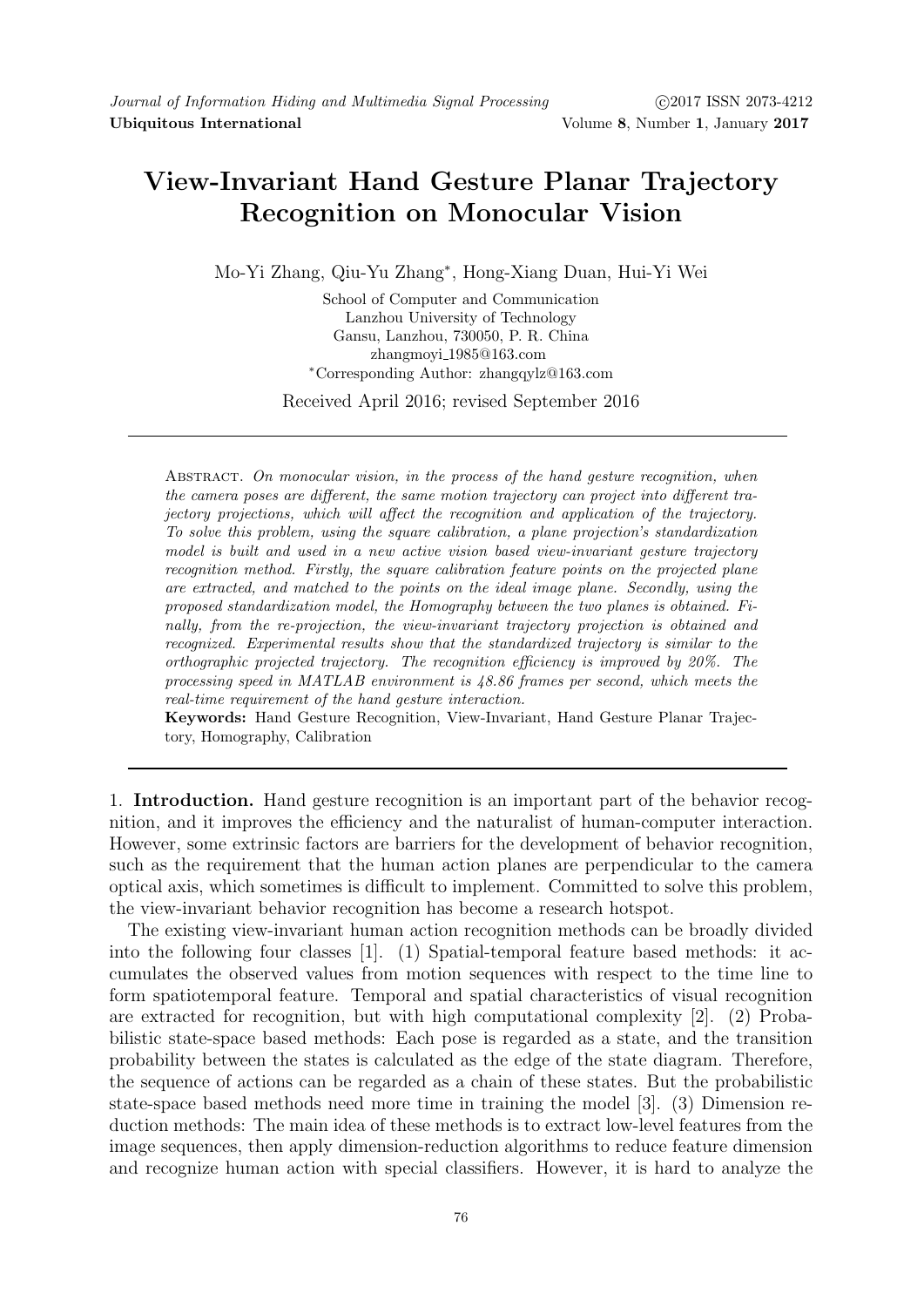data structure and the correlation of the high dimensional data in human behavior [4]. (4) Motion trajectory based methods: it focuses on the trajectories of human joints or interesting points. The motion trajectory based method is fast and has high recognition accuracy. And it has important research value in many areas, such as action recognition, aviation and aerospace fields.

In the aspect of the view-invariant hand gesture recognition, Yuan, et al. [5] used the improved centroid distance of every point as view-invariants feature for the 3D hand gesture trajectory recognition; Ghaleb, et al. [6] also used stereo vision and combined CRF (conditional random field algorithm) and SVM (support vector machine) for gesture location and recognition. Using the stereo vision, the space motion of the object is easy to percept. But the depth camera, multi-camera or stereo camera is required, which limits its use range. In contrast, the monocular vision system has the advantages of wide application, simple structure, and less calibration steps. Therefore, in this paper, the gesture trajectory on monocular vision is analyzed.

In monocular vision, the researchers usually increase the trajectory classes to solve the problem caused by multi-view. But this kind of method also increases the computational complexity, at the same time, reduces the speed of recognition. In [7, 8], trajectory triangulation is used to reconstruct the trajectory of curves. In [9], using well known 2D Homography matrix, a 3D tensor across three projections is introduced, and it can be used to recover the line-of-sight movement. In [10], the moving of the non-rigid structure can be seen as linear weighted combination of a series of shape bases. So a series of shape bases can be used to construct the trajectory. But the above methods all aim at some special trajectories. The Hyun SooPark [11] of the Carnegie Mellon University presents a linear solution for reconstructing the 3D trajectory of a moving point from its correspondence in a collection of 2D perspective images. But, the camera's pose should be known first. In [12], the plane pose positioning method is proposed based on the characteristics of elliptic. Using circular perspective projection features, it determines the spatial plane pose by building relationships with spatial plane pose and target image. But the circular gesture can't control well in gesture recognition, and it will cause a great error. Therefore, analyzing the characteristic of high degree of freedom, the difficulty of accurately control and extract effective features, a method is proposed. Using the square's perspective projection features, and combining with the plane's projection standardization model, this method obtains the relationships between real image plane and ideal image plane. It realizes the standardization of perspective images, and improves the classification efficiency. The subsequent experimental results can prove it.

Compared with some research work at home and abroad, the contribution of this study mainly lies in the follows. (1) Based on the square perspective projection features, through the Homography relationship between real image plane and ideal image plane, a plane projection's standardization model is build. (2) According to the characteristics of the gesture trajectory, a gesture trajectory calibration method is proposed, and this method is universal in other trajectory based analysis. (3) The plane projection's standardization model and the gesture trajectory calibration method are tested in gesture trajectory recognition experiment, and a certain achievement is got.

The remaining part of this paper is organized as follows. Section 2 presents the square features based plane projection's standardization model. Section 3 describes the whole framework of the proposed view-invariant hand gesture trajectory recognition method, which includes gesture trajectory calibration. Section 4 gives the experimental results and performance analysis as compared with other related methods. Finally, the paper is concluded in Section 5.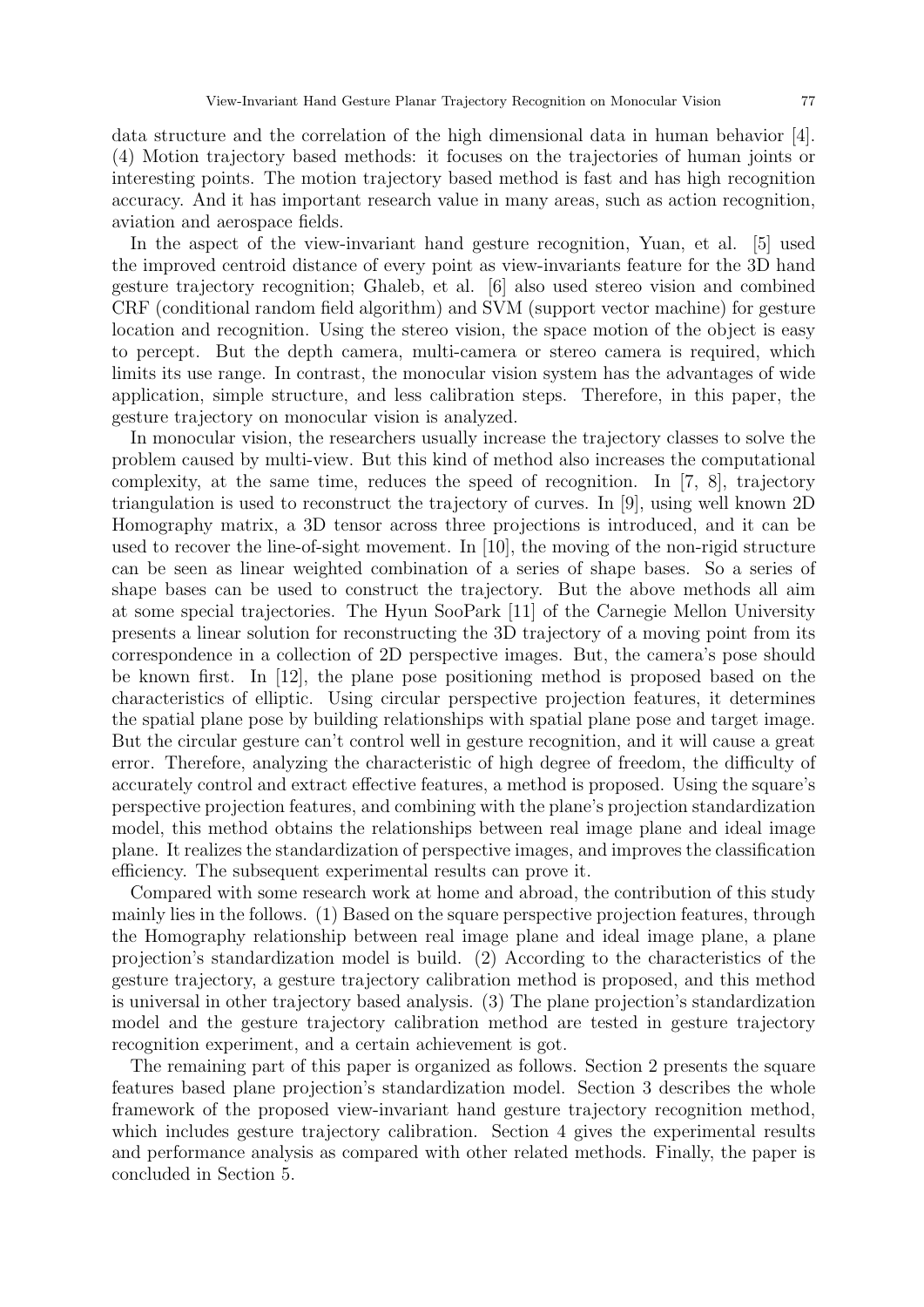2. The Square Feature Based Plane Projection's Standardization Model. Due to the different camera poses, the same plane may project to form different projection images. When the optical axis of the camera is perpendicular to the shooting plane, the view point is the front view. And we define this kind of projections as the orthographic projections. Then, the view-invariant standardization problem can be described as the following: known the plane's projection, to obtain one of the plane's orthographic projection.

2.1. The Homography Theory. In the field of computer vision, Homography is a reversible transformation between two projective planes. And the arbitrary two images of the same plane are related by Homography.

From the Homography principle, for the different non-homogeneous 2D image points  $(u, v)$  and  $(u', v')$  of the same plane captured in different camera pose, they meet

$$
\alpha \begin{pmatrix} u' \\ v' \\ 1 \end{pmatrix} = \begin{pmatrix} h_{11} & h_{12} & h_{13} \\ h_{21} & h_{22} & h_{23} \\ h_{31} & h_{32} & h_{33} \end{pmatrix} \begin{pmatrix} u \\ v \\ 1 \end{pmatrix}
$$
 (1)

where  $\boldsymbol{H} =$  $\sqrt{ }$  $\overline{1}$  $h_{11}$   $h_{12}$   $h_{13}$  $h_{21}$   $h_{22}$   $h_{23}$  $h_{31}$   $h_{32}$   $h_{33}$  $\setminus$ is the Homography matrix. $\alpha \neq 0$ , and  $\alpha$  is scale factor.

H can only be calculated up to a scale, so the scale factor  $\alpha$  has no influence on the calculation of  $H$ .

2.2. The Plane Projection' Standardization. (1) Feature points matching: The 4 square vertices on the plane  $\delta$  are  $P(1) = (n, 0), P(2) = (n, n), P(3) = (0, n), P(4) = (0,$ 0). The matched vertices on the projection  $\beta$  are  $p(i) = (x(i), y(i)), i = 1, 2, 3, 4$ .

Then, the perspective point  $p(2) = (x(2), y(2))$  from projection  $\beta$  is matched to the point  $P(2) = (n, n)$  on plane  $\delta$ . From the Homography theory, it has

$$
\alpha \begin{pmatrix} u' \\ v' \\ 1 \end{pmatrix} = \begin{pmatrix} h_{11} & h_{12} & h_{13} \\ h_{21} & h_{22} & h_{23} \\ h_{31} & h_{32} & h_{33} \end{pmatrix} \begin{pmatrix} x(2) \\ y(2) \\ 1 \end{pmatrix},
$$

$$
\begin{pmatrix} 1 \\ 1 \end{pmatrix} \begin{pmatrix} h_{11} & h_{12} & h_{13} \\ h_{11} & h_{12} & h_{13} \\ 1 \end{pmatrix} \begin{pmatrix} x(2) \\ x(2) \\ 1 \end{pmatrix}.
$$

and  $\exists \alpha' = \alpha \times n, \alpha'$  $\sqrt{ }$  $\mathcal{L}$ 1 1  $\Big\} =$  $\overline{1}$  $h_{21}$   $h_{22}$   $h_{23}$  $h_{31}$   $h_{32}$   $h_{33}$  $\overline{ }$  $\overline{1}$  $y(2)$ 1 . It means that in the scale

 $\alpha'$ , there exists point  $P'(2) = (1, 1)$ , which is matched to the point  $p(2) = (x(2), y(2))$ . By the same meaning, in the scale  $\alpha'$ , the 4 square vertices on the plane  $\beta$  can match to the points  $P'(1) = (1,0), P'(2) = (1,1), P'(3) = (0,1), P'(4) = (0,0)$  respectively.

Define the  $P'(1) = (1,0), P'(2) = (1,1), P'(3) = (0,1), P'(4) = (0,0)$  as the square's vertices on the ideal projection plane  $\gamma$ . Then, the projections on the ideal projection plane  $\gamma$  have no perspective transformation. This kind of projections is the orthographic projections, and they are similar with the original image on plane  $\delta$  up to scale.

(2) The Homography matrix solving: From formula (1), one group of feature point's pair can provide 2 Homograph matrix  $(H)$  related linear equations.

$$
u(h_{31}x + h_{32}y + h_{33}) = h_{11}x + h_{12}y + h_{13}
$$
  

$$
v(h_{31}x + h_{32}y + h_{33}) = h_{21}x + h_{22}y + h_{23}
$$
 (2)

From the 4 groups of vertices pairs between the projection plane  $\beta$  and the ideal projection plane  $\gamma$ , 8 linear equations can be constructed, and then the **H** can be solved up to a scale.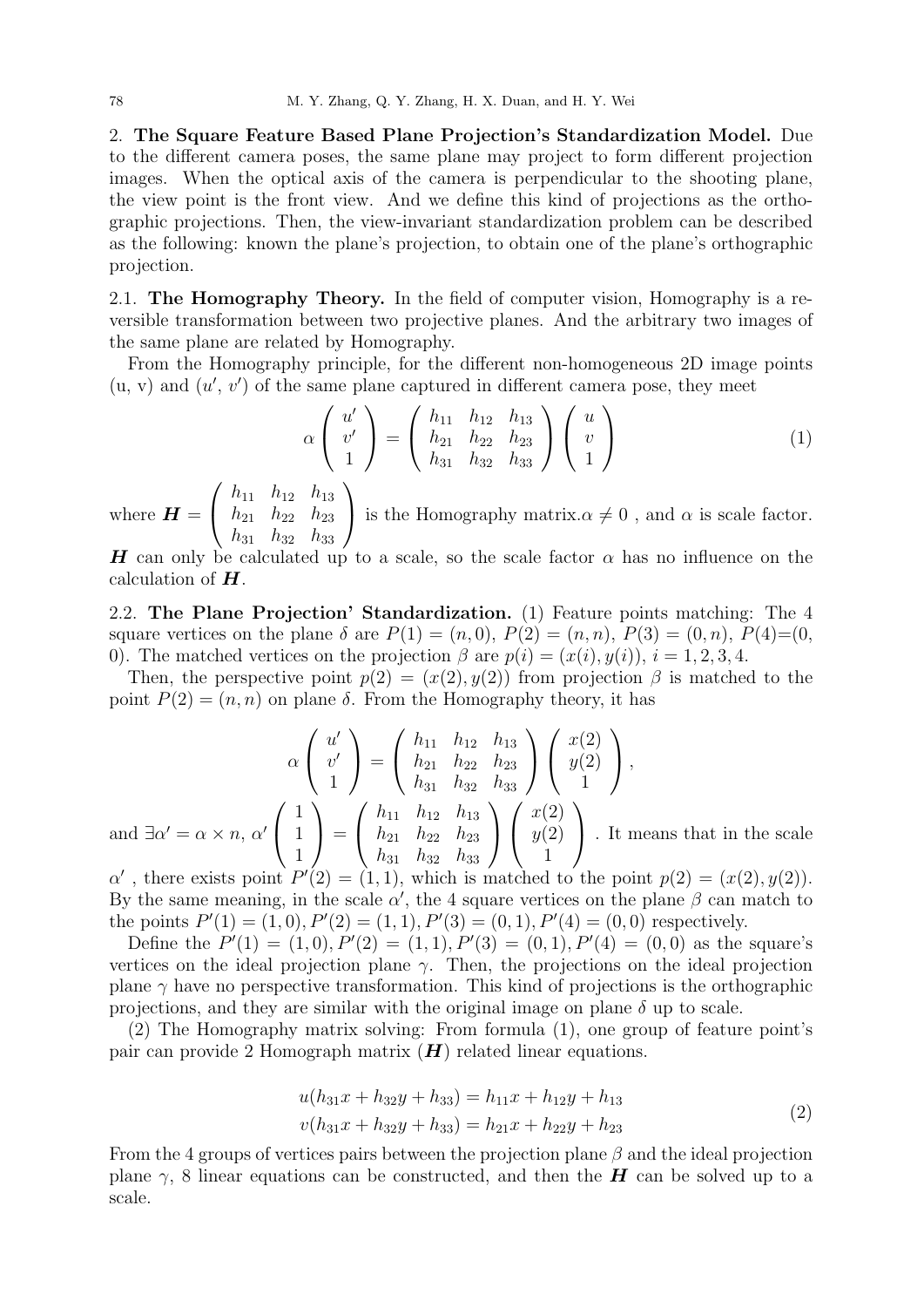(3) The plane projection's standardization: From the Homography relationship, the image on plane  $\beta$  can be re-projected to the images on ideal plane  $\gamma$ , which is the orthographic projection. And the purpose of view point standardization is realized.

2.3. The Experimental Proof of This Model. Fig.  $1(a)$  is the image of a plane projection. And its square vertices are selected manually in red circles. After the experiment of projection's standardization, the plane projection Fig. 1(a) is re-projected to the projection Fig. 1(b). Fig. 1(b) is the so called standardized ideal plane projection, from which the view-invariance is realized. There are some black points in Fig. 1(b). The reason is that: the mapping relationship between Fig. 7 and Fig. 10 is the single shot, but not surjection. Some points on the ideal plane projection  $\gamma$  have no corresponding points on the image plane projection  $\beta$ . So they present as the black points.



(a) Plane projection. (b) Standardized ideal plane projection.

FIGURE 1. The plane projection's standardization.

3. The Proposed Method. We use the square trajectory as the gesture calibration trajectory. Then, using the gesture trajectory calibration in the following, the 4 vertices of the square are selected. And then based on the plane projection's standardization model above, the trajectory can be standardized and recognized.

3.1. Gesture Trajectory Calibration. We use the square trajectory as the gesture calibration trajectory. But by the effect of perspective projection, the square trajectory will projected into arbitrary quadrilateral in the image plane.

Known the gesture's central points in discrete time space, these points are the trajectory points, and this points set is the trajectory points set.

On the image plane, set the 4 edges of the quadrilateral  $L(1), L(2), L(3), L(4)$ .

Gesture trajectory calibration model is  $P_{hand} = max(\sum_{i=1}^{4} Num_{L(i)})$ . In this model, on the trajectory points set,  $Num_{L(i)}$  is the number of points with the distance from  $L(i)$ less than d. And the set of points with the distance from  $L(i)$  less than d can have intersection with the set of points with the distance from  $L(j)$  less than d.

To solve the gesture model is to find the appropriate model parameters  $L(i)$ ,  $i = 1, 2, 3, 4$ to make the  $P_{hand}$  gesture model contains the trajectory points as much as possible. It is a parameter optimization problem.

Combining the greedy algorithm with RANSAC (Random Sample Consensus), the method to solve the gesture trajectory calibration model is as follows:

(1) On the trajectory points set, the RANSAC method is used. It randomly selects two points to generate an edge in circulation until an edge  $L(1)$  is found. And the number of points that have the distance with the  $L(1)$  less then d is more than  $1/3$  of the whole points. Then the remaining points form the unrecognized points set.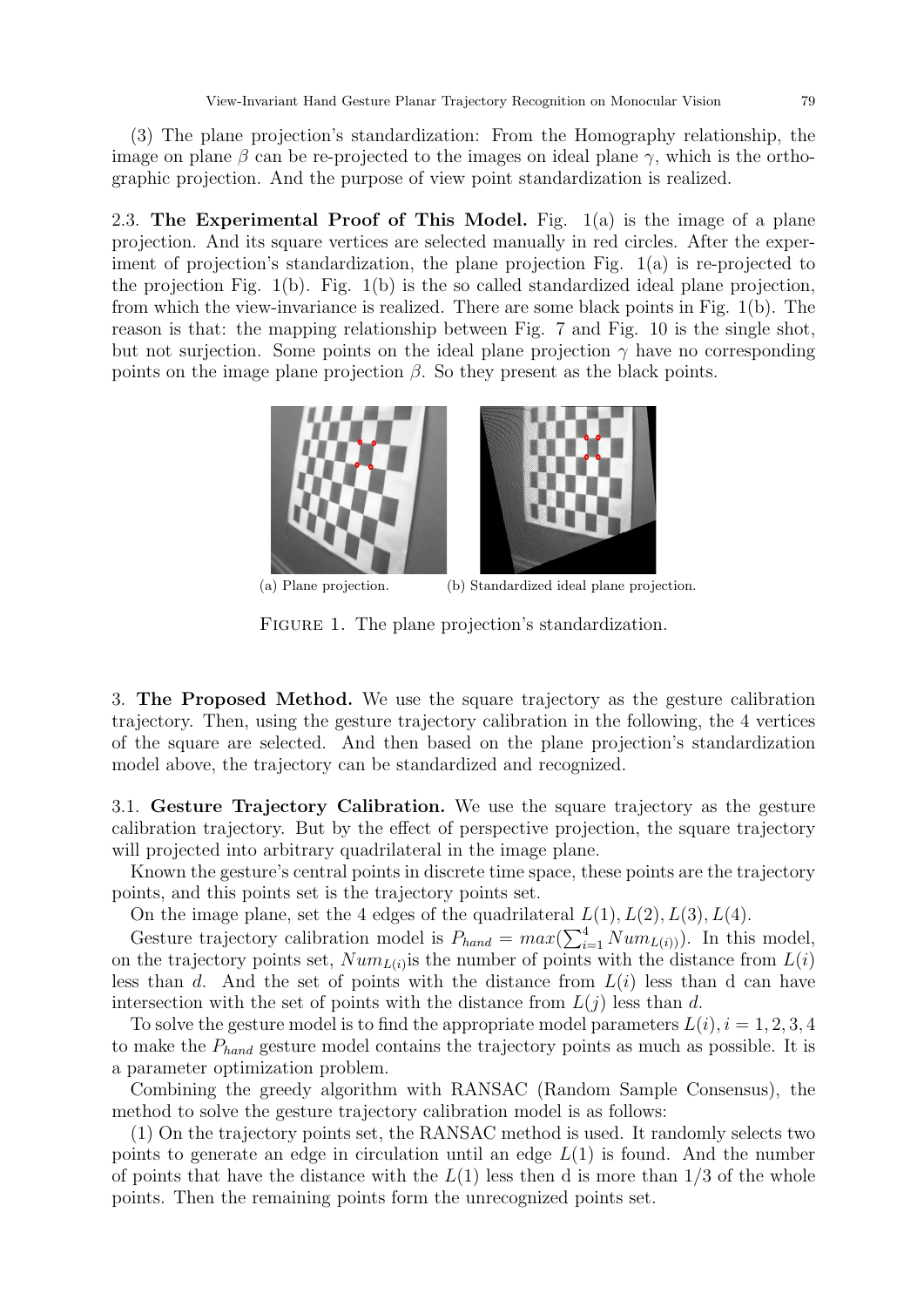(2) On the unrecognized points set, we continue to use the method above to find the other edges  $L(2)$ ,  $L(3)$ ,  $L(4)$ . And the numbers of points that have the distance with the  $L(2), L(3), L(4)$  less then d are more than  $1/4, 1/5$ , and  $1/5$  of the whole points.

From the obtained 4 quadrilateral edges of image, the 4 vertices can be extracted, which are the obtained feature points.

Transform the coordinate to polar coordinate system, in which the pole is the center point of 4 trajectory feature points. Then the 4 trajectory feature points are ranked according to the angle from small to large. These ranked 4 points are respectively matched to the 4 square vertices  $P(1) = (1,0), P(2) = (1,1), P(3) = (0,1), P(4) = (0,0)$  of the ideal image plane.

Using the trajectory calibration method, we extract 2 groups of gesture trajectory feature points, as shown in the Fig. 2. In the figure, the 2 pictures in the front belong to the group 1, and the trajectory has 12 points. The two pictures behind belong to the group 2, and the trajectory has 27 points. The superscript numbers in figure are the sequence number of the points and the marked asterisk are the 4 vertices of the quadrilateral. From Fig. 2, we can see that the method fits the calibration trajectory well. And it is not affected by a small amount of noise, so it has a certain kind of robustness.



FIGURE 2. The calibration trajectory and its feature points.

3.2. The Proposed Hand Gesture Recognition Method. The view-invariant hand gesture trajectory recognition flow is shown in Fig. 3. Firstly, using the calibration trajectory, the matched feature points between the real image plane and the ideal image plane are obtained to get the Homography between the two planes. Then gesture trajectory is re-projected to the projection on ideal plane, so as to achieve the purpose of trajectory standardization. Finally, the neural network is used to recognize the gesture trajectory.

Step 1.: The key frame extraction. Average sample M frames in each gesture sequence.

Step 2.: Skin color based gesture segmentation and gesture trajectory extraction. YCbCr skin color segmentation: firstly, to translate the image from the RGB color space to YCbCr color space, and then to translate the color format to YCb'Cr' space in which a threshold is set for gesture segmentation [13]. Denoising: to remove the noise from image using the corrosion and expansion method. Gesture's center point: the traditional first order moment centroid calculation method is used to compute the central point [14]. Gesture's trajectory extraction: in time order, the connection of the gesture's center points is the extracted gesture trajectory.

Step 3.: The Homography matrix between the real image plane and the ideal image plane. Gesture trajectory calibration: in gesture trajectory calibration, the greedy algorithm combined with RANSAC is used, and then the 4 vertices as the trajectory's feature points are extracted. The 4 feature points are matched to the 4 square vertices of the ideal image plane. And the process is in Section 3.1. Homography matrix estimation: to estimate the Homography matrix between the real image plane and the ideal image plane, and the process in detail is in Section 2.2.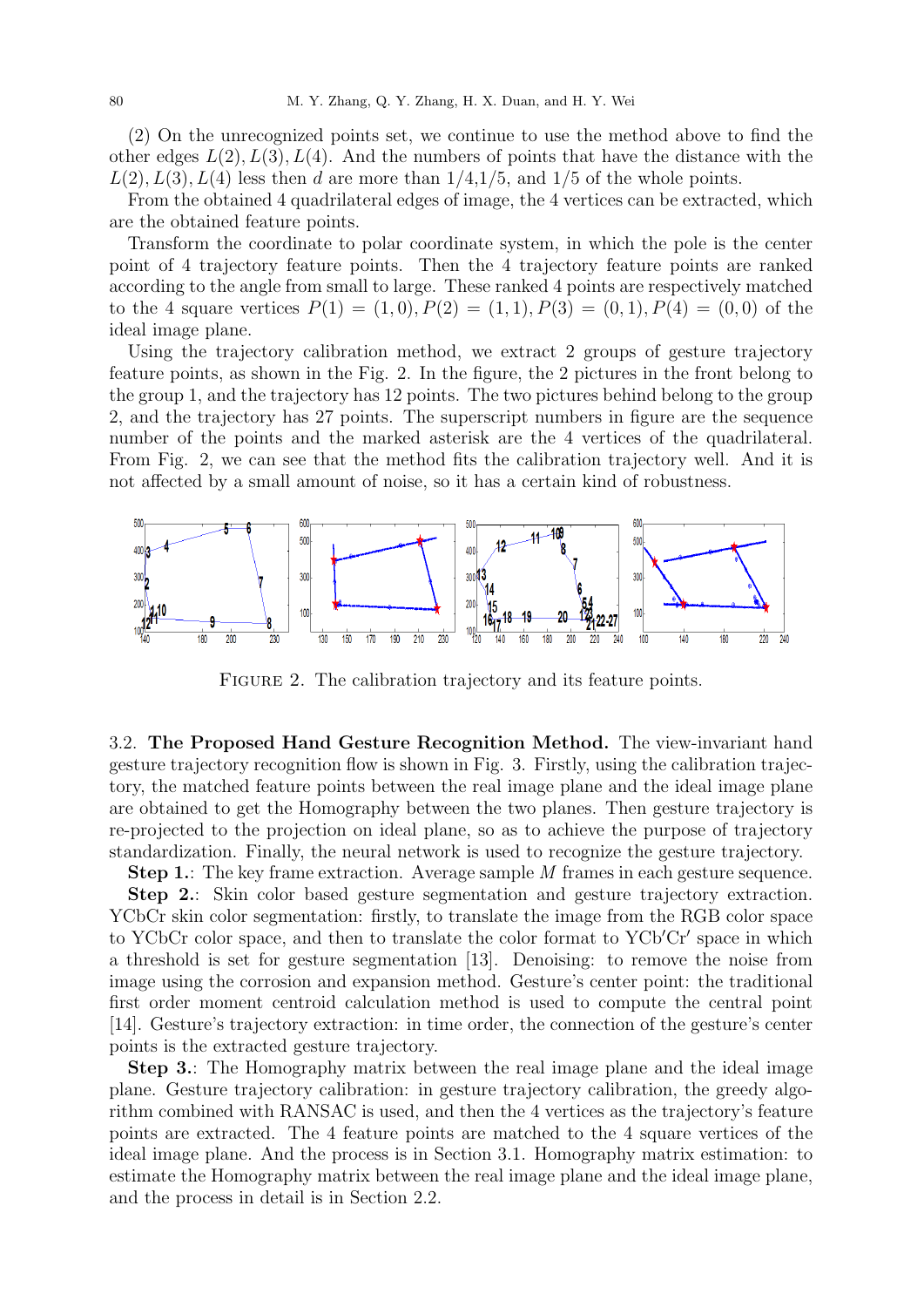

Figure 3. The view-invariant hand gesture trajectory recognition flow

Step 4.: Gesture trajectory image standardization and trajectory's distance feature extraction. Gesture trajectory image standardization: using the Homography matrix, the gesture trajectory is re-projected to the ideal image plane, and by this way, the gesture trajectory image is standardized. Distance calculation: the Euclidean distance between the gesture's central point and the trajectory's central point on discrete time is calculated, and the result is the distance sequence  $G = (r_1, r_2, \ldots, r_M)$ . The normalized distance feature: the distance sequence is normalized by  $l_n = mod(r_n, 5) + 1$ , to transform the distance to 1  $\sim$  5 integer, and the result is the normalized distance feature D =  $(l_1, l_2, ..., l_M).$ 

Step 5.: Neural network training and recognition. Neural network training and recognition: using the normalized distance feature as the input and its class as the output, the neural network of 2 layers is used for training and recognition.

## 4. The Experiment and Analysis.

4.1. The Simulation. MATLAB is used to simulate. The moving object is the square shape. The initial marked points in square are  $(-1, -1)$   $(-1, 0)$ ,  $(-1, 1)$ ,  $(0, 1)$ ,  $(0, 0)$ ,  $(0, 0)$ 1),  $(1, 1)$ ,  $(1, 0)$ ,  $(1, 1)$ . The distance between the camera and trajectory plane is 5. The internal camera parameter matrix  $\mathbf{Q}=[600\ 0\ 300; \ 0\ 600\ 300; \ 0\ 0\ 1]$ . The object's moving is defined as following: rotation angle  $\theta$ , translation  $(S_x, S_y)$ . The moving time is 1∼ 6. When the object's moving parameter  $\theta = \pi/9$ ,  $S_x = 1$ ,  $S_y = 1$ , on gesture plane and the image plane, the observed trajectories are in Fig. 4. In the first moment, the projected square's 4 vertices A, B, C, D (signed on the finger) are set as the extracted calibration trajectory's feature points, which are matched to the feature points (-1, -1), (-1, 1), (1, -1), (1, 1) of the ideal image plane. Through the Homography matrix calculation and trajectory re-projection, the view-invariant standardized trajectory is in Fig. 5. From the Fig. 5, we can see that in this ideal case, through the trajectory image standardization,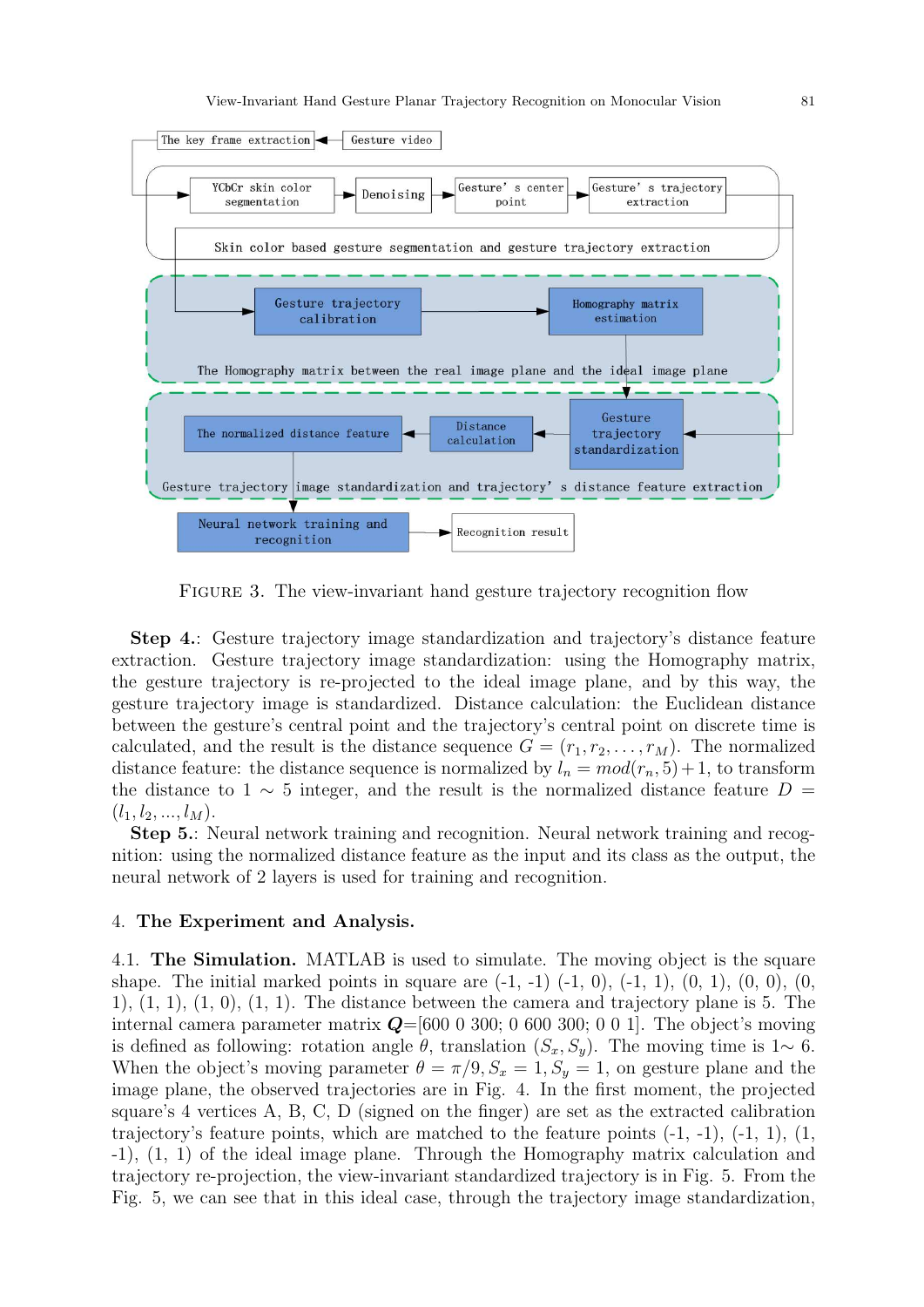the real trajectory in moving plane can be recovered accurately up to a scale. In the reprojected trajectory of ideal plane, the coordinate axes have a certain kind of translation and rotation compared with the trajectory on gesture plane. This simulation proves the correctness of the model indirectly.



FIGURE 4. The trajectories on gesture plane and image plane.



FIGURE 5. The standardized trajectory.

4.2. The View-Invariant Gesture Trajectory Recognition. Experimental platform: hardware environment is Inter(R) Core(TM) i3-2120, 4G, 3.30GHz; software environment is the MATLAB R2013a in Windows 7. The dynamic gesture video library in experiment consists of 0, 1, 2, 3, 7 dynamic gestures. The experimenter repeats 20 times for each gesture, and 100 hand gestures are obtained. The gesture's duration time is about 2s to 10s (frame rate 20fps). And to simulate the gesture recognition applications in near distance, the experimenter is  $30 \times 80 \text{cm}$  far away from camera, and the image resolution is  $320\times240$ , 24bit true color. The average sampling number of the key frame is  $M = 17$ . The training samples are the trajectories of the frontal shot. When the recognition samples are shooting, the angle between the camera optical axis and the gesture plane is  $\zeta \approx 30$ .

(1) The standardized trajectory image. Fig. 6 shows part of the image samples in experiment. In Fig. 6, the first row is the perspective projected trajectories. And the second row is the corresponding standardized trajectories. The numbers marked in figure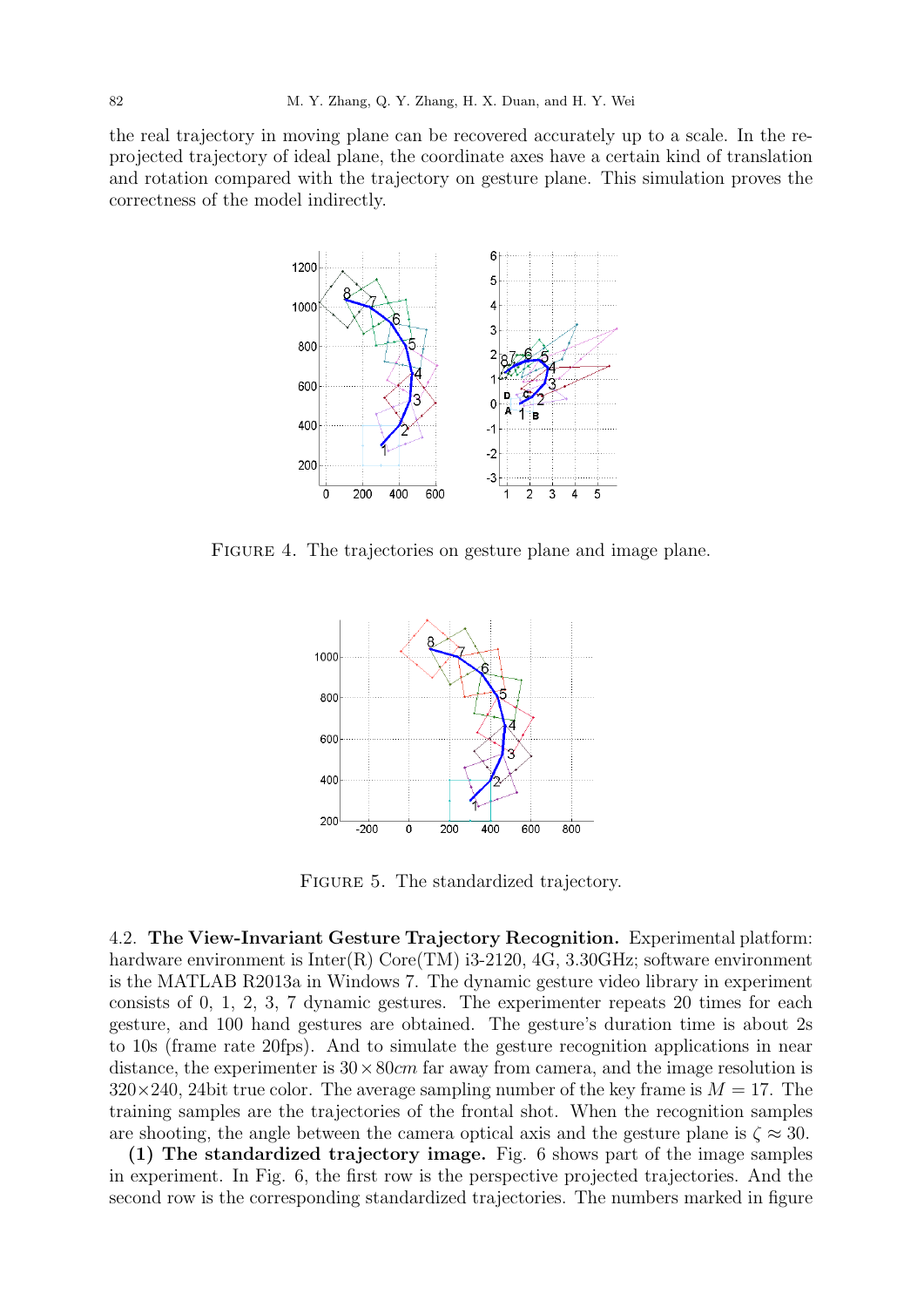are the sequence numbers of key frames in video. As the figure shows, the standardized trajectories are more close to the real trajectories.



FIGURE 6. The perspective projected trajectories and the standardized trajectories.

(2) The gesture trajectory's distance feature. Fig. 7 is the gesture trajectory's distance features in experiment. In Fig. 7, from top down, are the trajectory's distance features of the frontal shot, the trajectory's distance features when the angle between the camera optical axis and the gesture plane is  $\zeta$ , and the distance features of the standardized trajectories. And from left to right, the pictures are the distance features of 0, 1, 2, 3, 7 respectively. It can be easily concluded that the standardized trajectory's distance feature curves are more close to the trajectory's distance feature curves of the frontal shot.



FIGURE 7. The gesture trajectory's distance features.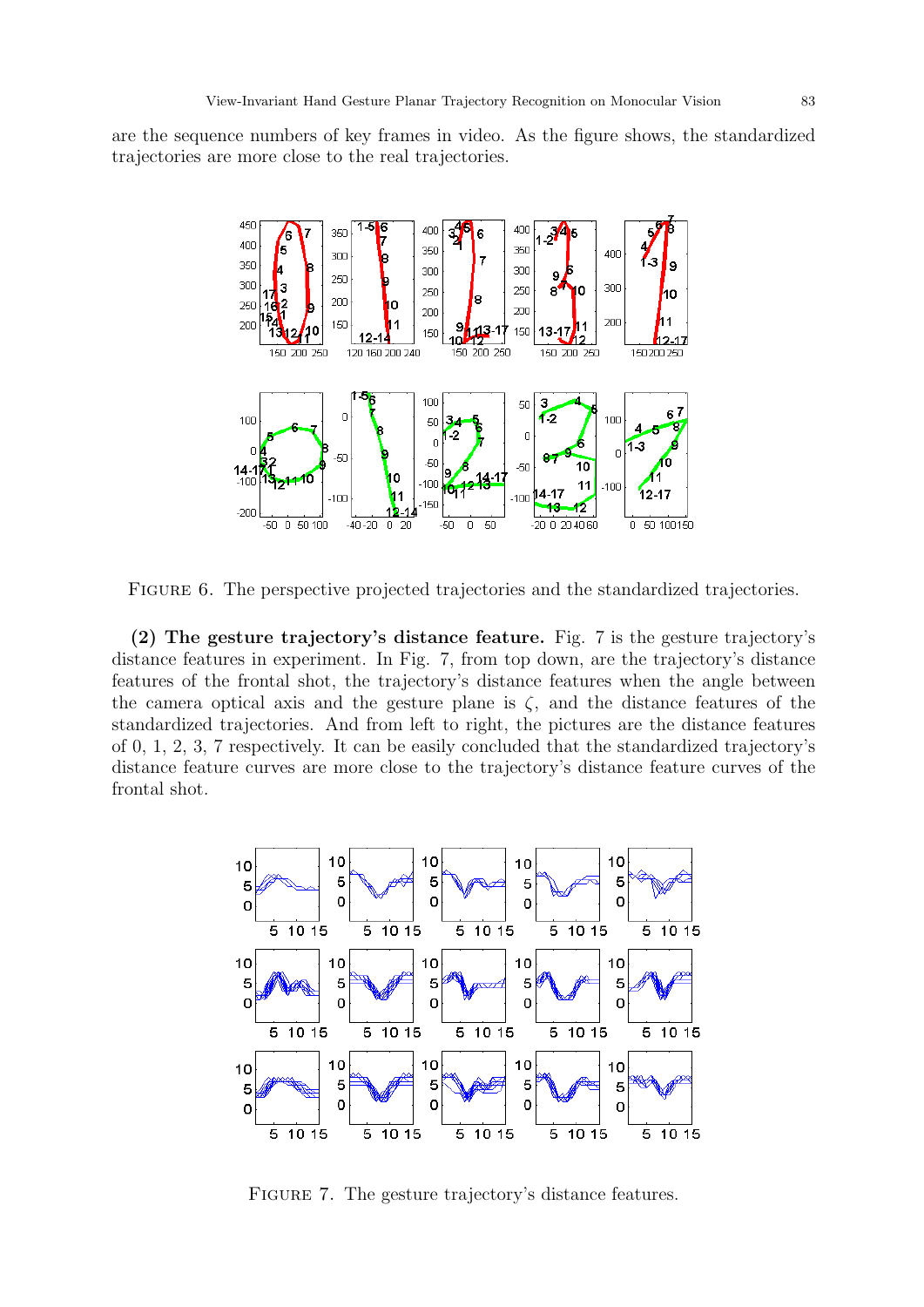(3) The gesture trajectory's recognition result. Table 1 is the gesture trajectory's recognition result. And the average recognition rate reaches to 82%. Compared with the recognition rate of the unstandardized trajectory, recognition rate of standardized trajectory is improved by 20%.

|  | TABLE 1. The gesture trajectory's recognition result by neural network |  |  |
|--|------------------------------------------------------------------------|--|--|
|  |                                                                        |  |  |

| The recognition result                  |      |      |    | The whole dataset |
|-----------------------------------------|------|------|----|-------------------|
| Recognized Number after Standardization | 15   |      | 20 | 60                |
| Recognized Number of Unstandardization  | 19   | 19.  | 20 |                   |
| Recognition Rate after Standardization  | 0.95 | 0.65 |    | 9.82              |

4.3. The Recognition Analysis. In order to test the performance of the proposed method, the proposed method is compared with the method in Ref. [6], [13], [15], [16], and the result is in Table 2.

|  | TABLE 2. The performance of the method and its comparisons |  |  |  |
|--|------------------------------------------------------------|--|--|--|
|  |                                                            |  |  |  |

| Method                     | $\rm{Idx.}$ 1    | $\rm{Idx.}$ 2 | Idx. $3$       | Idx. $4$   | Idx.5          | $\text{Idx.}6$ | Idx. 7   |
|----------------------------|------------------|---------------|----------------|------------|----------------|----------------|----------|
| This paper                 | 3.3 GHz          | 20            | 82             | 3.78       | 75.64          | $320\times240$ | 0.89     |
| Ref. [13]                  | 3.3 GHz          | 25            | 87.67          | 5          | $120 \sim 130$ | $160\times120$ | 0.46     |
| Ref. [15]                  | $2.2\text{ GHz}$ | $8\sim16$     | 84.6           | $3\sim\!5$ | $18\sim38$     | $176\times144$ | $1\sim3$ |
| $\lceil 16 \rceil$<br>Ref. | 600MHz           | 10            | 91.7           | 1.2        | 12             | $160\times120$ | >2.07    |
| Ref.<br>$\lceil 6 \rceil$  |                  | >92.5         | $\overline{a}$ |            | 320            | $240\times120$ |          |

Index 1∼7 are the Computer frequency, Frame rate(f/s), Recognition rate (%), Average sequence length(s), Average sequence length(frame), Image resolution, Running time(s) respectively.

According to Table 2, using the ordinary camera, with high frame rate, high image resolution, the proposed method has the running time of 0.89 seconds/ sequence (84.99 frames/ sec). And the gesture recognition rate is 82%. Comparing the running time, in the surface, the Ref. [13] is the fastest, but its image resolution is low, which is only the 1/4 of the resolution in this paper. If we multiply the running time of the Ref. [13] by 4 times, the result is 1.84, which is larger than this papers 0.89. So the proposed method runs fast, and fully meets the real-time requirement. Comparing the recognition rate, The Ref. [6] has the highest recognition rate, but Ref. [6] uses a stereo camera system. And in the standard desktop, its training time is very long, according to the observation window of different training time from 20 minutes to several hours, with recognition time more quickly, but the paper did not give specific speed. Compared with the Ref. [13], [15], [16], the proposed method has a low recognition rate. However, the proposed method is tested on the samples of the non-frontal shot videos, with other methods on the samples of the frontal shot videos.

Error analysis: because the experimenter makes the square trajectory gesture by himself, the trajectory will not have high accuracy in shape. Furthermore, through the process of gesture segmentation and center point extraction, the obtained 4 quadrilateral vertices are not accurate compared the real 4 vertices of the square projection. They all could influence the accurate results of the gesture trajectory standardization.

5. Conclusions. Firstly, from the projective geometry, through the gesture trajectory calibration model analysis and the calibration trajectory feature point extraction, the Homography between the real image plane and the ideal image plane is obtained. Then